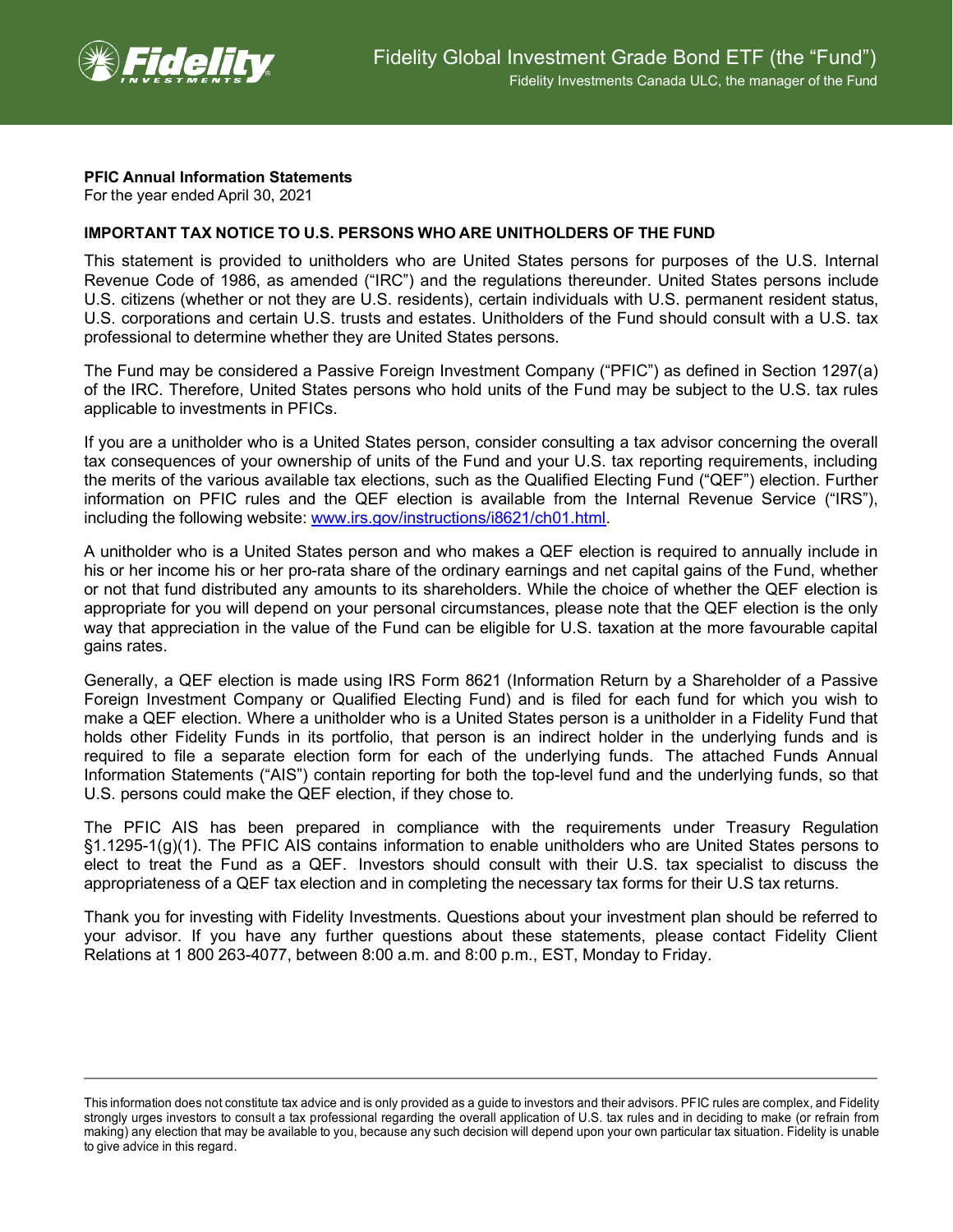

## **PFIC Annual Information Statements (US\$)**

For the Fund's PFIC taxation year ended April 30, 2021

- 1. This Information Statement applies to the PFIC taxation year of Fidelity Global Investment Grade Bond ETF (the "Fund") commencing on June 05, 2020 and ending on April 30, 2021.
- 2. The per-unit, per-day amounts of ordinary earnings and net capital gains of the Fund and it's lower-tier Fund(s) as applicable, for the period specified in paragraph (1) are provided in the table:

| <b>FIDELITY FUND HELD DIRECTLY</b>                          |                                       | <b>ORDINARY</b><br><b>EARNINGS \$</b> |                                                  | <b>NET CAPITAL</b><br><b>GAIN \$</b>         |
|-------------------------------------------------------------|---------------------------------------|---------------------------------------|--------------------------------------------------|----------------------------------------------|
| Fidelity Global Investment Grade Bond ETF                   |                                       | 0.00447135                            |                                                  | 0.00000000                                   |
| <b>FIDELITY LOWER-TIER FUNDS</b><br><b>HELD INDIRECTLY</b>  | <b>ORDINARY</b><br><b>EARNINGS \$</b> | <b>NET CAPITAL</b><br><b>GAIN \$</b>  | <b>FUND'S U.S. TAX</b><br><b>YEAR COMMENCING</b> | <b>FUND'S U.S. TAX</b><br><b>YEAR ENDING</b> |
| Fidelity Floating Rate High Income<br>Multi-Asset Base Fund | 0.00009402                            | 0.00000000                            | May 01, 2020                                     | April 30, 2021                               |
| Fidelity American High Yield Fund                           | 0.00015624                            | 0.00000000                            | May 01, 2020                                     | April 30, 2021                               |
| Fidelity Global Credit Ex-U.S. Investment Trust             | 0.00000000                            | 0.00000000                            | May 01, 2020                                     | April 30, 2021                               |
| Fidelity U.S. Money Market Investment Trust                 | 0.00000000                            | 0.00000000                            | May 01, 2020                                     | April 30, 2021                               |
| Fidelity Canadian Money Market Investment Trust             | 0.00000472                            | 0.00000000                            | May 01, 2020                                     | April 30, 2021                               |

To determine your pro-rata share of the amounts of ordinary earnings and net capital gains of the Fund and each of its lower-tier fund(s) held directly and indirectly, as applicable, multiply the per-unit per-day amounts indicated above by the number of units of the Fund held and the number of days you held the units during the Fund's PFIC taxation year.

Here is an example to illustrate the calculation using the per-unit, per-day factors.

You own 100 units of Fund A from the period May 1, 2020 through October 31, 2020. You purchased an additional 100 units of Fund A on November 1, 2020. You did not sell any units of the Fund at any time during the year. Fund A has a PFIC taxation year end of April 30, 2021.

The Fund's ordinary earnings were \$0.001 per unit, per day.

Result: Your ordinary earnings for 2021 of the directly held fund are (\$0.001 \* 183 days \* 100) + (\$0.001 \*180 days\* 200) = \$54.30

Use the same calculation method in the example above, to determine your pro-rata share of the amounts of ordinary earnings and capital gains for any applicable lower-tier Fund(s).